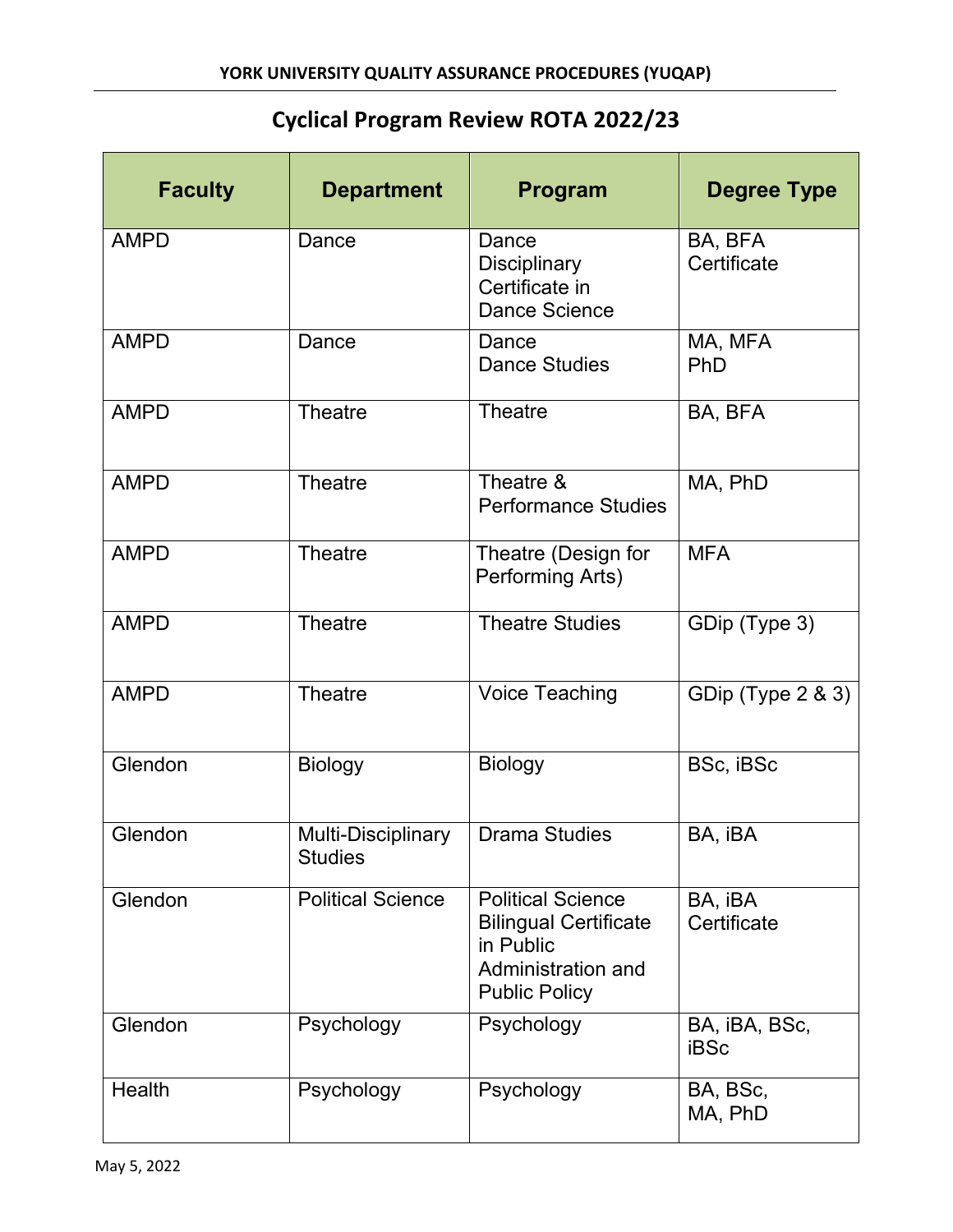| <b>Faculty</b> | <b>Department</b>                             | Program                                              | <b>Degree Type</b> |
|----------------|-----------------------------------------------|------------------------------------------------------|--------------------|
| Heath          | Psychology                                    | Psychological<br><b>Methods and Data</b><br>Analysis | Certificate        |
| <b>Health</b>  | Psychology                                    | <b>Health Psychology</b>                             | GDip (Type 2)      |
| Health         | Psychology                                    | Neuroscience                                         | GDip (Type 2)      |
| <b>Health</b>  | Psychology                                    | Quantitative<br><b>Methods</b>                       | GDip (Type 2)      |
| LA&PS          | <b>Politics</b>                               | Democratic<br>Administration                         | GDip (Type 2)      |
| LA&PS          | <b>Politics</b>                               | German and<br><b>European Studies</b>                | GDip (Type 2)      |
| LA&PS          | <b>Politics</b>                               | <b>International Security</b><br><b>Studies</b>      | GDip (Type 2)      |
| LA&PS          | <b>Politics</b>                               | <b>Global Political</b><br><b>Studies</b>            | BA, iBA            |
| LA&PS          | <b>Politics</b>                               | <b>Political Science</b>                             | BA, iBA<br>MA, PhD |
| LA&PS          | School of<br>Administrative<br><b>Studies</b> | Disaster & Emergency MDEM<br>Management              |                    |
| LA&PS          | Writing<br>Department                         | <b>Professional Writing</b>                          | <b>BA</b>          |
| LA&PS          | Writing<br>Department                         | English &<br><b>Professional Writing</b>             | <b>BA</b>          |